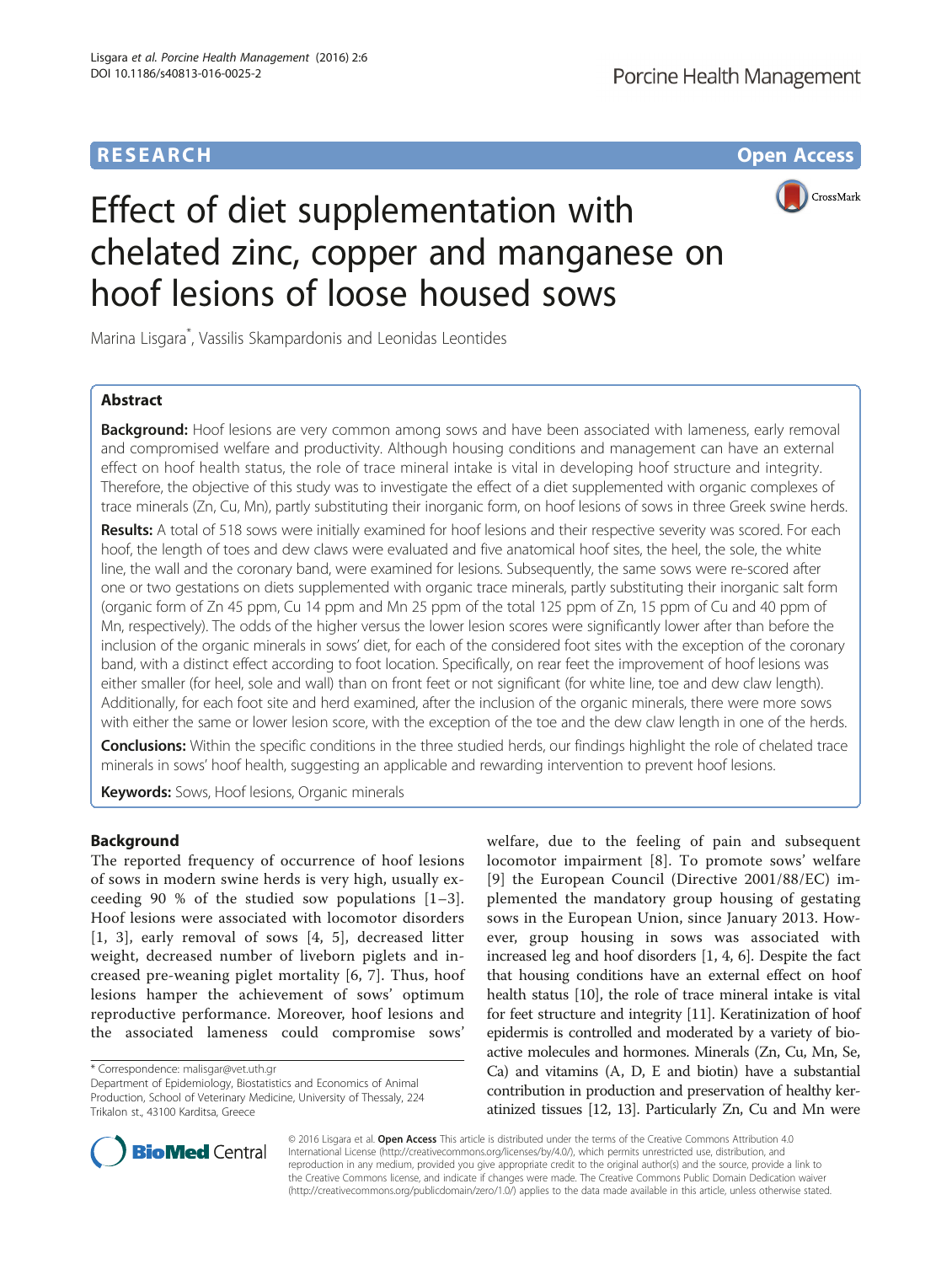identified as key minerals in the process of keratinization [[12](#page-7-0), [14\]](#page-7-0) since they have an instrumental role in the activation of enzymes with catalytic, structural and regulatory function [\[13](#page-7-0), [15\]](#page-7-0).

Increasing the bioavailability of trace minerals improves their utilization and thus may help improve the integrity of keratinized tissues in cattle [[11, 16\]](#page-7-0) and swine [[17\]](#page-7-0). Many factors influence the bioavailability of trace minerals. The valence state of the mineral and its molecular form (inorganic or organic) in the diet are of major importance [\[18](#page-7-0)]. These specific properties of the mineral may be responsible for the complexes they form with other components in the gut, which may either obstruct or facilitate the mucosal absorption, transport and/or metabolism of the mineral in target tissues [\[18](#page-7-0)]. When conventional inorganic oxides and sulfates (e.g.  $ZnO$ ,  $CuSO<sub>4</sub>$ ) in feed break down in the stomach, the released ions are free to interact with ligands, which will either allow them to remain soluble in the intestine or bind them to insoluble chelates, like phytate, and form low solubility salts which are unabsorbable [[19\]](#page-7-0). As a result, significant proportions of inorganic minerals are fecally excreted, stressing public concern about the environmental damage originated by intensive animal breeding operations [[20\]](#page-7-0). To protect livestock, consumers and the environment the European Commission set maximum permitted levels for mineral concentrations in animal foodstuffs (Commission Regulation No 1881/2006) [[21\]](#page-7-0).

Current hyper-prolific sow genotypes have greater mineral demands than older genotypes, because they farrow and lactate larger litters [\[22, 23\]](#page-7-0). Thus, commercial sow diets are commonly formulated to exceed the NRC (1998) [[24](#page-7-0)] mineral requirements [[23](#page-7-0)]. Organic minerals, alternatively called chelated or proteinated minerals, are formed when the mineral is joined with an organic ligand, such as a protein or a specific amino acid [\[25\]](#page-7-0). Organic minerals are more soluble and thus can be absorbed by the intestinal lumen more easily compared to inorganic minerals [[17](#page-7-0)], utilizing intestinal uptake processes of amino acids [[26](#page-7-0)]. The biological advantage provided by organic compounds may be due to their unique coordination chemistry, which permits the formation of highly soluble, chemically stable products that resist digestion and interaction with antagonists in the gut [[27](#page-7-0), [28\]](#page--1-0). Therefore, using organic mineral sources instead of inorganic ones could help achieve a balance between animal trace mineral needs and their concentration in the diet, without affecting compliance with the limits of their inclusion rate in the feed [\[29\]](#page--1-0).

Therefore, the purpose of this study was to investigate the effect of diet supplementation with chelated zinc (Zn), copper (Cu) and manganese (Mn) on hoof lesions of sows in three Greek swine herds.

#### Results

A total of 518 sows, of which 124 were in herd A, 112 in herd B and 282 in herd C, were initially scored and subsequently re-scored after one (186/518, 35.91 %) or two (332/518, 64.09 %) gestations on diets supplemented with chelated trace minerals, as a partial substitution of their inorganic form. Upon initiation of the study, the median (range) parity of the studied sows was 1(1-8), 3(1-9) and 3 (1-6) for herd A, B and C, respectively. The proportion of sows with at least one lesion on any foot, at first scoring, was 120/124 (96.77 %), 110/112 (98.21 %) and 256/282 (90.78 %) in herds A, B and C, respectively. At second scoring 118/124 (95.16 %), 106/112 (94.64 %) and 250/282 (88.65 %) of sows in herds A, B and C, respectively, had at least one hoof lesion. By herd, in decreasing order, the four most frequently recorded lesions at first scoring were: In herd A, 112/124 (90.32 %) sows had at least one overgrown toe and an equal proportion of at least one overgrown dew claw [median of total lesion score 4 (range 0-8) and 3 (0-15), respectively], 56/124 (45.16 %) [median of total score 0 (range 0-8)] had at least one heel lesion and 50/124 (40.32 %) [median of total score 0 (range 0-7)] at least one wall lesion. In herd B, 100/112 (89.29 %) [median of total score 2 (range 0-10)] and 82/ 112 (73.21 %) [median of total score 1 (range 0-4)] sows had at least one heel or one wall lesion, respectively, while those with at least one overgrown toe or dew claw were, correspondingly, 80/112 (71.43 %) [median of total score 2 (range 0-7)] and 76/112 (67.86 %) [median of total score 2 (range 0-7)]. In herd C, sows with at least one heel lesion or one overgrown dew claw were 228/282 (80.85 %) [median of total score 4 (range 0-16)] and 198/282 (70.21 %) [median of total score 2 (range 0-16)], respectively, while those with at least one wall or one sole lesion were 120/282 (42.55 %) [median of total score 0 (range 0-8)] and 114/282 (40.43 %) [median of total score 0 (range 0-8)], respectively.

In Figs. [1](#page-2-0), [2](#page-2-0) and [3](#page-3-0), the proportion of sows with improvement or no change in the severity (total score) of lesions on the different foot sites versus the proportion of those with lesion deterioration, after diet supplementation with organic trace minerals are presented by herd. In herd A, the proportion of sows showing improvement or no change in the severity of lesions on the sole, the heel, the white line, the wall and the coronary band, was higher  $(P < 0.05)$  than the one showing deterioration, whereas there was no difference  $(P = 0.72)$  for toe length. In contrast, for dew claw length, the proportion of sows with the same or lower score was lower  $(P < 0.001)$  than the one with higher score. In herds B and C, the frequency of improvement or no change in the total lesions score for all anatomical sites of the feet was higher  $(P < 0.001)$ compared to the frequency of deterioration; the only exception was the heel lesions of sows in herd B, where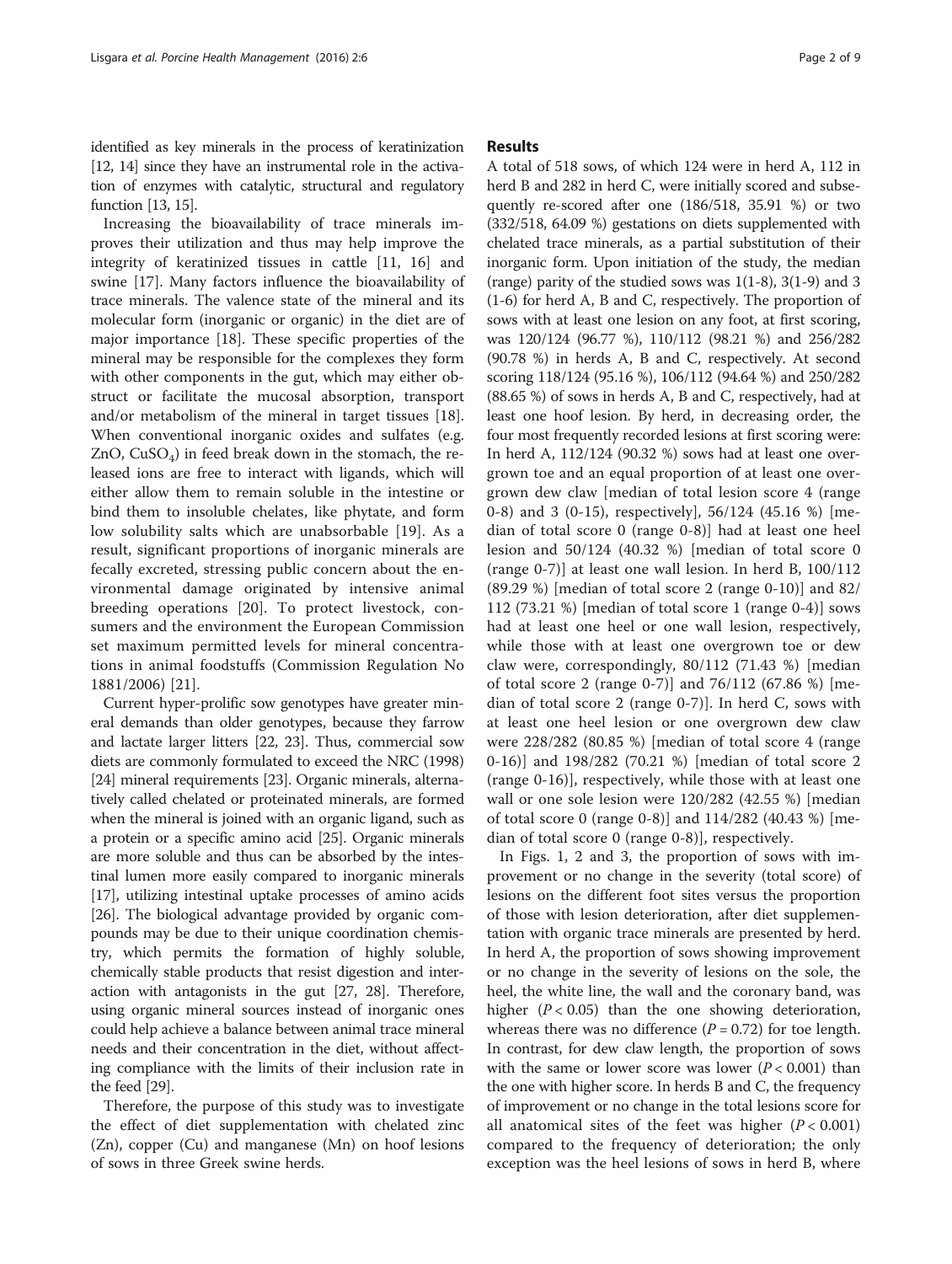

<span id="page-2-0"></span>

the before and after frequencies marginally did not differ ( $P = 0.06$ ).

With the exception of the coronary band, final models for all other foot sites considered included an interaction between the dietary status and the foot. In addition, the final models for the severity of heel lesions and toe length included an interaction between the dietary status and the toe. In Table [1,](#page-3-0) the odds ratio for higher versus lower lesion severity score(s) (lesion score 2 vs score 1 or 0 and lesion score 2 or 1 vs score 0) for each foot site,

are presented. Specifically, after the inclusion of the organic minerals in the diets, the odds of sole lesion score 2 versus 1 or 0 and score 2 or 1 versus 0 (higher versus lower score(s)), were 0.28 (95 % CI: 0.21, 0.38) and 0.48 (0.37, 0.61) times lower, for front and rear feet respectively, than before the inclusion of the organic minerals. Similarly, the odds of higher versus lower heel lesion score(s), after one or two gestations on diets with organic minerals, were 0.46- (95 % CI: 0.37, 0.57) and 0.69- (95 % CI: 0.55, 0.82) fold lower, for front and rear feet, respectively, and



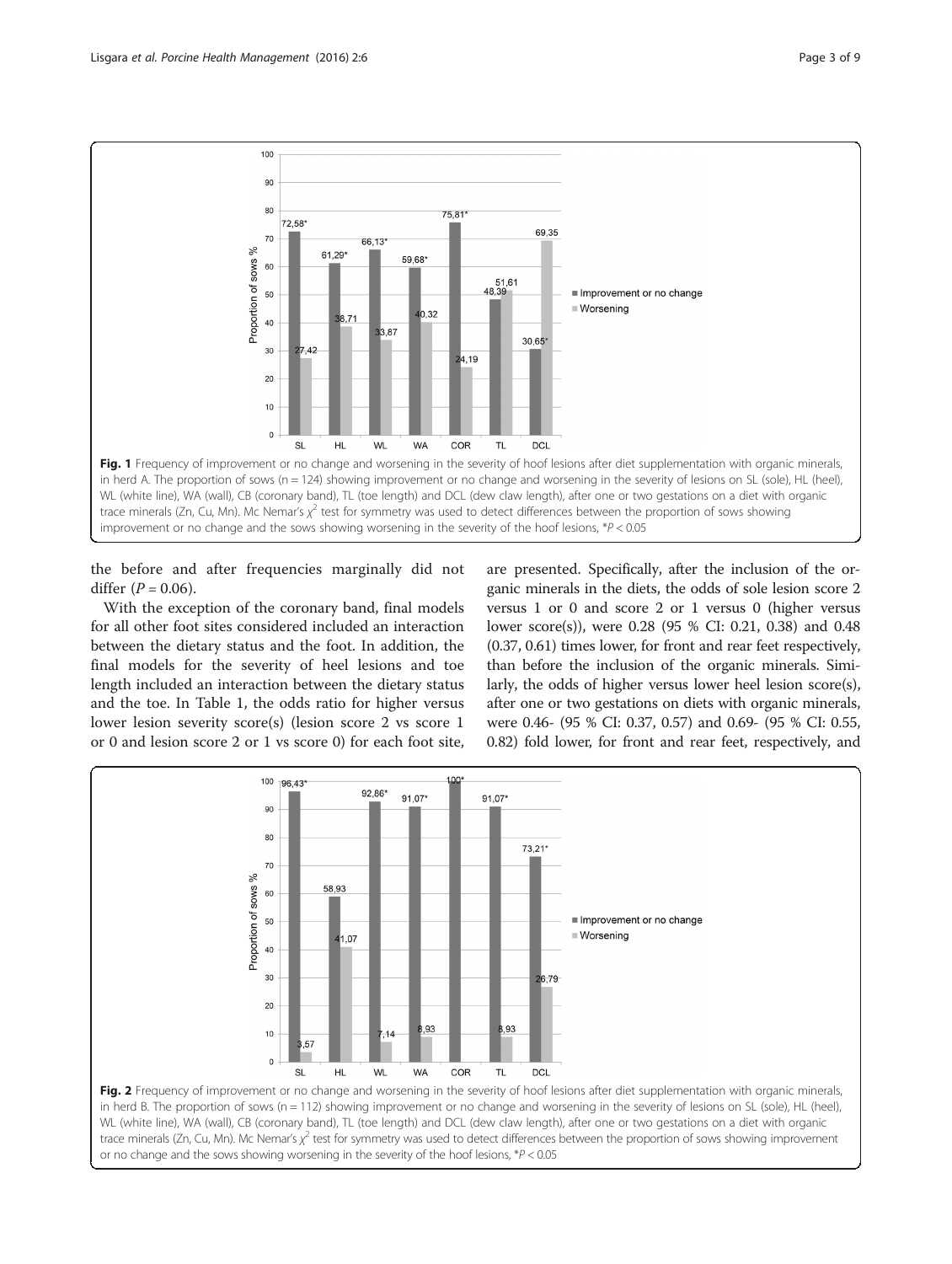<span id="page-3-0"></span>

0.34 (95 % CI: 0.27, 0.44) and 0.46 (95 % CI: 0.37, 0.57) times lower, for medial and lateral toes respectively, than before the inclusion of the organic minerals. The odds of higher versus lower white line lesion score(s) on sows' front feet were 0.49 (95 % CI: 0.35, 0.69) times lower, after than before the inclusion of chelated minerals in the diets. However, there was no difference  $(P = 0.13)$  in the odds of higher versus lower score(s) of white line lesions on rear feet. For wall lesions, the odds of higher versus lower score(s) were 0.32 (95 % CI: 0.25, 0.42) and 0.50 (95 % CI:

0.40, 0.66) times lower on front and rear feet, respectively, after the inclusion of the organic minerals. For toe length, the odds of higher versus lower score(s) were 0.26-fold (95 % CI: 0.19, 0.35) lower for front feet and 0.36 (95 % CI: 0.28, 0.51) and 0.26 (95 % CI: 0.19, 0.35) times lower for medial and lateral toes respectively, after than before diet supplementation with organic mineral sources. We found no difference ( $P = 0.35$ ) in the toe length score on rear feet before and after the inclusion of chelated minerals in sow diets. For the dew claw length the odds of higher versus

Table 1 Associations between the severity of hoof lesions and the dietary status of the sows

| Foot site  | Foot location | Odds ratio <sup>a</sup> (After/Before) | 95 % CI    | Toe location | Odds ratio <sup>a</sup> (After/Before) | 95 % CI                  |
|------------|---------------|----------------------------------------|------------|--------------|----------------------------------------|--------------------------|
| <b>SL</b>  | Front         | $0.28*$                                | 0.21, 0.38 | <b>NA</b>    |                                        |                          |
|            | Rear          | $0.48*$                                | 0.37, 0.61 |              |                                        | $\overline{\phantom{a}}$ |
| <b>HL</b>  | Front         | $0.46*$                                | 0.37, 0.57 | Medial       | $0.34*$                                | 0.27, 0.44               |
|            | Rear          | $0.69*$                                | 0.55, 0.82 | Lateral      | $0.46*$                                | 0.37, 0.57               |
| WL         | Front         | $0.49*$                                | 0.35, 0.69 | <b>NA</b>    | $\sim$                                 | $\overline{\phantom{a}}$ |
|            | Rear          | 0.78                                   | 0.57, 1.07 |              |                                        |                          |
| <b>WA</b>  | Front         | $0.32*$                                | 0.25, 0.42 | <b>NA</b>    |                                        | $\overline{\phantom{a}}$ |
|            | Rear          | $0.50*$                                | 0.40, 0.66 |              | $\overline{\phantom{a}}$               | $\overline{\phantom{a}}$ |
| TL         | Front         | $0.26*$                                | 0.19, 0.35 | Medial       | $0.36*$                                | 0.28, 0.51               |
|            | Rear          | 0.88                                   | 0.70, 1.13 | Lateral      | $0.26*$                                | 0.19, 0.35               |
| <b>DCL</b> | Front         | $0.57*$                                | 0.46, 0.70 | <b>NA</b>    |                                        |                          |
|            | Rear          | 0.88                                   | 0.74, 1.07 |              |                                        |                          |

SL sole, HL heel, WL white line, WA wall, TL toe length, DCL dew claw length

Mixed-effect ordinal logistic regression models associating the severity of lesions (scaled from 0 to 2) on six foot sites of 518 sows, with a diet supplemented with organic trace minerals over a period of one or two gestations (After), following a conventional inorganic mineral source diet (Before), in terms of its interaction with the location of the foot (front or rear) or the location of the toe (lateral or medial)

<sup>a</sup>Odds ratios were adjusted for foot location (front or rear), toe location (lateral or medial), sows' parity and farm

NA not applicable; the effect of the applied diet was not associated with toe location

 $*P < 0.05$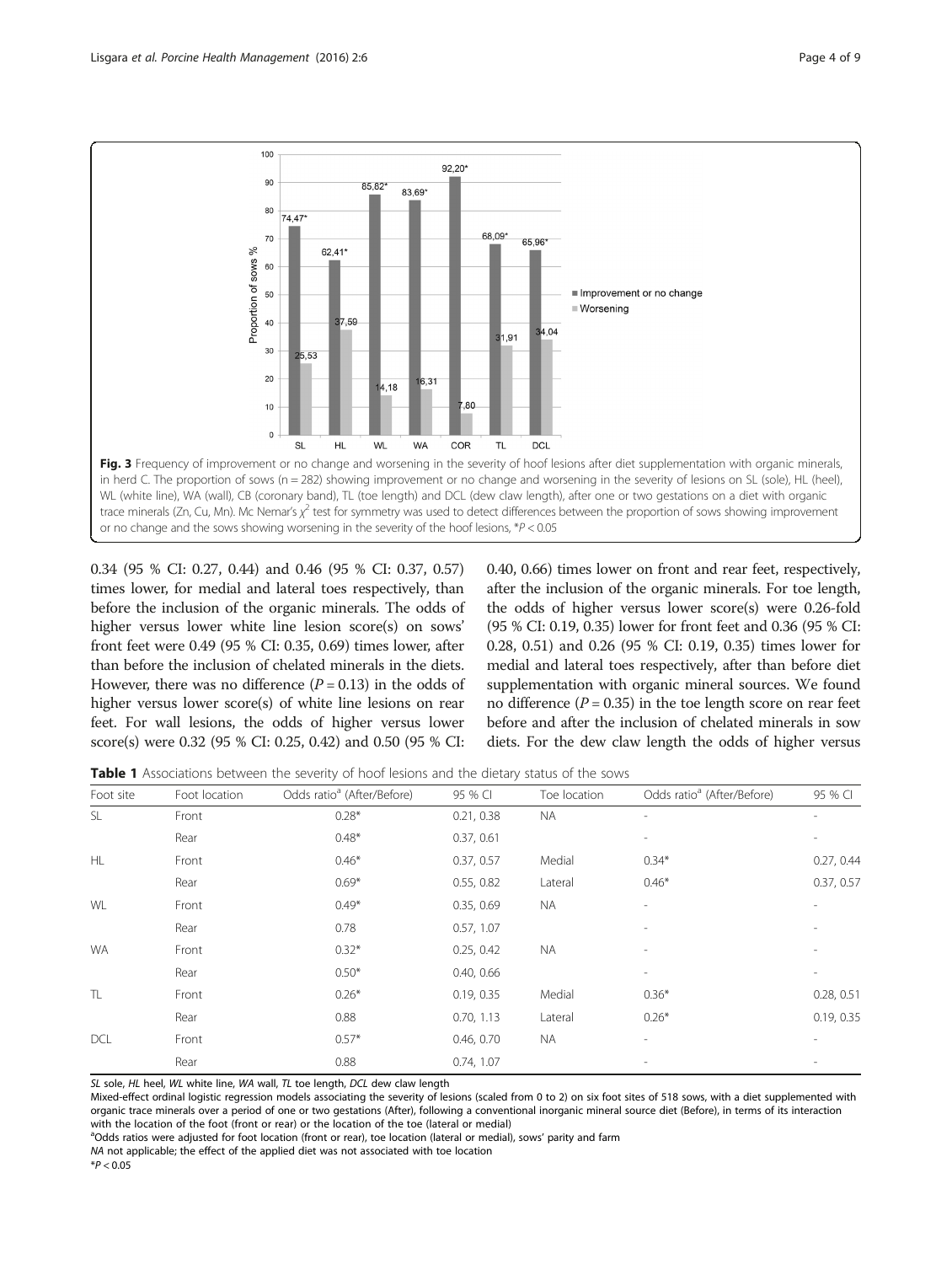lower score(s) after the inclusion of the organic minerals in the diets were 0.57 (95 % CI: 0.46, 0.70) times lower for front feet but there was no difference  $(P = 0.21)$  in the odds of dew claw length of rear feet. Lastly, there was no significant  $(P = 0.17)$  effect of the chelated mineral diets on the likelihood of lesions on the coronary band. For all hoof sites examined there was a significant ( $P < 0.05$ ) association between the severity of hoof lesions and sows' parity. Specifically, the odds of sole lesion score 2 versus 1 or 0 and score 2 or 1 versus 0 (higher versus lower score(s)), were 1.23 (95 % CI: 1.14, 1.33) times higher for one unit increase of sows' parity. The odds of higher versus lower lesion score(s) were, 1.08 (95 % CI: 1.02, 1.15) and 1.12 (95 % CI: 1.02, 1.23) times higher for one unit increase of sows' parity, for heel and white line lesions respectively. Similarly, for lesions on the wall and the coronary band the odds of higher versus lower lesion score(s) were 1.18 (95 % CI: 1.12, 1.27) and 1.16 (95 % CI: 1.03, 1.31) times higher, respectively, for one unit increase of sows' parity. For toe and dew claw length, the odds of higher versus lower lesion score(s) were 1.15- (95 % CI: 1.06, 1.23) and 1.08- (95 % CI: 1.01, 1.16) fold higher, respectively, for one unit increase of sows' parity.

#### Discussion and conclusions

Previous studies have reported on the effect of flooring and management on the frequency and severity of hoof lesions of sows [\[30](#page--1-0)–[32](#page--1-0)]. There are, however, sparse reports on the effect of nutrition on sow hoof lesions [\[17,](#page-7-0) [33, 34](#page--1-0)], with the exception of biotin supplementation [\[35, 36](#page--1-0)]. In studies conducted in dairy cows, replacing sulfate minerals with an organic source, decreased severity of white line lesions, sole ulcers and heel erosions [[16](#page-7-0), [37](#page--1-0), [38](#page--1-0)]. Additionally, it was shown that the supply of a combination of complexed trace minerals is more beneficial to claw integrity than supplying a sole complexed trace mineral due to synergistic effects [\[39\]](#page--1-0). In this longitudinal study, we investigated the effect of gestation and lactation sow diets supplementation with organic complexes of trace minerals, over one or two gestations, on hoof lesions of sows, in three Greek swine herds with typical, at least to nationally applied standards, general management and housing. The average claw horn growth rate of sows was recently estimated at about 6.3 mm per month, whereas over the same period the overall mean wear rate was about 5.1 mm [[40](#page--1-0)]. The average claw length of sows is about 5 cm [40]. Thus, a period of a reproductive cycle including one fullterm gestation and four weeks lactation may be considered minimum for complete hoof horn regeneration.

Trace minerals have an important role in maintaining horn integrity [[11, 13\]](#page-7-0). The use of chelated minerals could enhance their absorption and utilization in the body [[19, 26\]](#page-7-0), probably due to increased bioavailability [[41, 42](#page--1-0)], and thus the integrity of keratinized tissues [[16](#page-7-0), [17](#page-7-0)]. More specifically, the benefit to hoof keratinization of adequate Zn, Cu and Mn supplementation is related with the reinforcement of the epidermal junctions with the corium, making them less susceptible to separation or breakdown, and ultimately the improved integrity of the epithelial tissue [\[39\]](#page--1-0). In general, our results suggest that chelated minerals have a beneficial effect on the health status of the majority of hoof anatomical sites and the severity of lesions. However, there were hoof sites on the rear feet which had no decrease in the risk of lesion severity.

The severity of hoof lesions is expected to increase by increasing sow parity [[3\]](#page-7-0); this "parity-effect" was accounted for in our analysis. Therefore, interventions (managerial or nutritional) which result to a relatively stable or unaffected status of hoof lesions while sows carry out more gestations can be considered to have a positive effect [\[17\]](#page-7-0). We found that after inclusion of the chelated minerals, lesions on the heel, the sole and the hoof wall had decreased severity which was more pronounced on front than rear feet and on medial than lateral heel bulbs. It has been reported that lesions on these sites are more frequent and severe on rear than on front feet [[2](#page-7-0), [3,](#page-7-0) [43](#page--1-0)]. Moreover, the lateral heel bulb usually carries most of the sow's weight and thus it is more prone to injuries compared to the medial heel bulb [[1,](#page-7-0) [44, 45\]](#page--1-0). The white line is the junction of wall and sole horn. Lesions on this site, which were reported to be more frequent and severe on rear compared to front feet [[43](#page--1-0)], corresponded to deep separation of the wall and sole junction. This separation may facilitate the invasion of bacteria into the corium, resulting in infection and inflammation. Therefore, since the reduction of the severity of sole and hoof wall lesions was slower on rear that front legs, our failure to demonstrate significant improvement on white line lesions may indicate that on rear feet, the diets supplemented with chelated trace minerals, may probably not avert, at least at the applied inclusion rate and/or time interval, the course or deterioration of such severe lesions. We have recently shown that sow laminitis may frequently occur [\[46\]](#page--1-0). We histologically examined claws of culled sows and recorded histological changes (e.g. hyperplasia, edema, hyperemia, hemorrhage, white blood cells), that had been previously described in cases of equine and bovine laminitis (i.e. inflammation of the lamellar corium) [[47](#page--1-0)–[50\]](#page--1-0). An inflammation in the corium may lead to interference in the supply of nutrients [[51\]](#page--1-0), since keratinocytes are dependent on receiving oxygen and nutrients from the fine microvasculature of the corium by diffusion across the basement membrane [\[12\]](#page-7-0). Moreover, we found a positive association between the existence of these pathological changes and higher total lesion score of the claw. These changes were more frequently observed on the rear feet and on the lateral toes where, we and others also found that hoof lesions are more frequent and severe [[1](#page-7-0)–[3](#page-7-0)], 43, 44]. Therefore, for hooves with more severe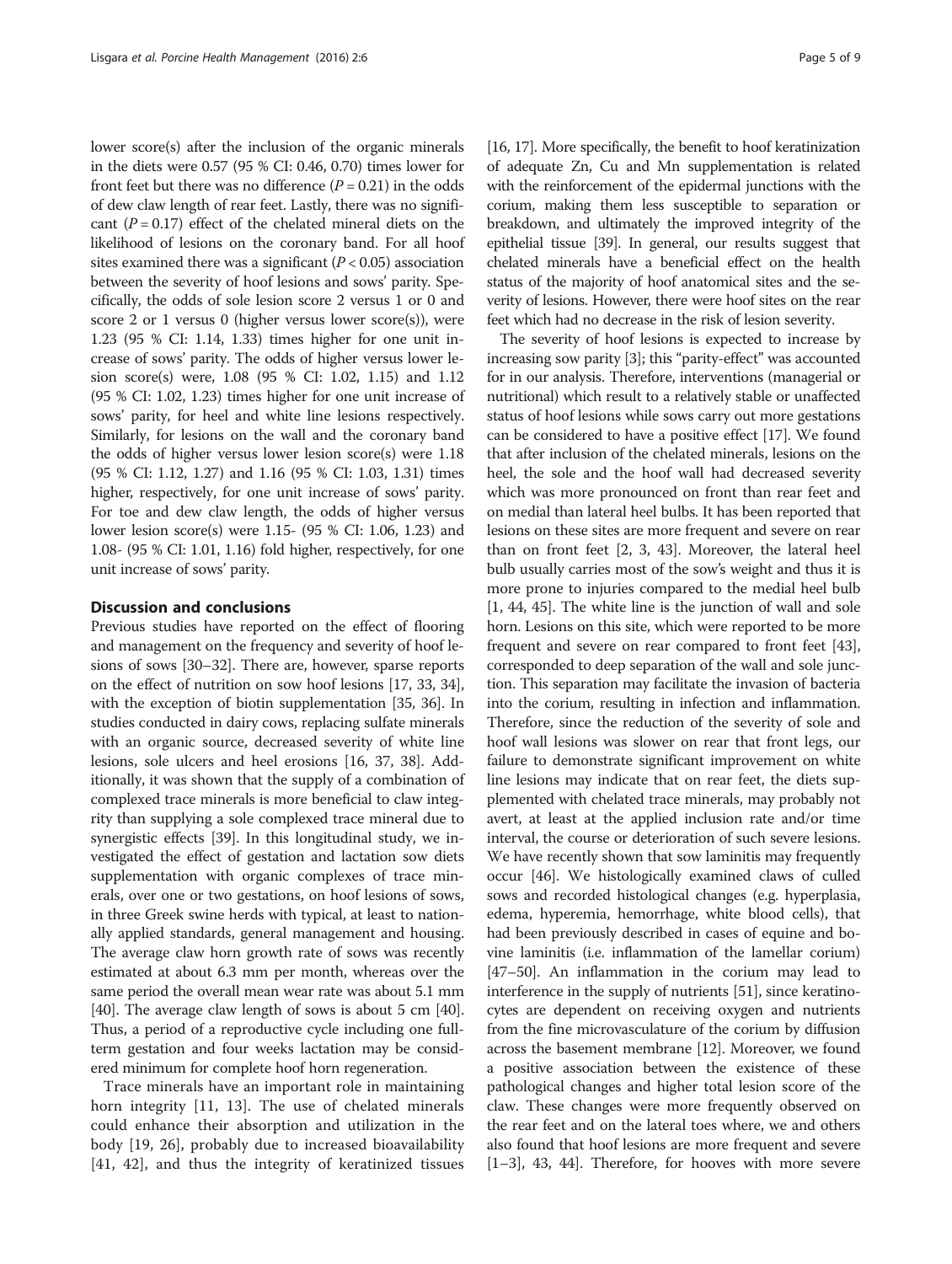lesions (higher lesion score), which are more likely on rear feet and on lateral toes, there would be a greater interference in the supply of nutrients and, thus, their improvement may be a more demanding and/or time consuming process compared to the improvement of the respective lesion scores on front feet and on medial heel bulbs. Thus, for decrease in the risk of lesion severity on these sites, either the use of chelated minerals in the sow diets should be longer than the period investigated or these lesions on these sites are not reversible with the inclusion rate of chelated minerals investigated in this study. Lastly, the fact that the chelated minerals supplemented diets had no effect on the occurrence of lesions on the coronary band was most likely attributed to the very low frequency of lesions on this site (2.2 %, only 182 affected hooves in the totally 8288 examined, before and after the inclusion of chelated minerals in sows' diet).

Overgrown toes and dew claws are two of the most frequently occurring hoof lesions [[3\]](#page-7-0). When gilts are developing to sows, their legs tend to conform to the shape and size of toes, which is defined by the combined effect of genetic, managerial and nutritional factors. Thus, excessive toe length in sows may occur when gilts are not selected for proper feet development [\[52\]](#page--1-0). Because claw horn growth rate is greater than the respective wear rate, toe overgrowth could occur as a function of age, especially when sows are not provided with enough space for adequate exercise [\[40\]](#page--1-0). An older study suggested that routine hoof trimming may be a preventive measure against the development of hoof lesions [\[53\]](#page--1-0). More recent ones, did not recommend routine trimming for lesion reduction because they measured no clear effect on hoof lesion development and sow longevity; therefore the additional labor and costs associated with regular claw trimming were not justified [[30, 31\]](#page--1-0). However, these studies did not combine nutritional interventions, such as inclusion of chelated Zn, Cu and Mn, with trimming. It may be that the use of organic minerals in sow diets prevents the development of hoof lesions on the heel, the sole and the hoof wall but offers less in the prevention of toe overgrowth, which may be affected by a variety of factors (i.e. genetic, housing, flooring, age) [[54\]](#page--1-0). The length of dew claws, on the other hand, is also affected by genetic factors and age but not by housing and flooring because they do not normally touch the ground or bear any weight. In relevant reviews [\[11\]](#page-7-0), [[13](#page-7-0)] and published studies [\[17\]](#page-7-0) no effect of trace minerals on dew claw overgrowth was suggested or found. Therefore, we also expected limited effect, if any, of the nutritional intervention on dew claws overgrowth. We have recently demonstrated that all hoof lesions, including overgrowths, act synergistically to impair the sow's locomotor ability [\[3](#page-7-0)]. Therefore, in an attempt to collectively interpret the results of the present and previous studies we advocate routine trimming of overgrown toes [[54](#page--1-0)] and dew claws, in herds where these lesions are frequent, in addition to proper gilt selection and use of organic minerals in sow diets for mitigation of the risk of sow feet problems.

The results of our study are limited to the extent that recording and scoring of lesions was conducted by farm personnel. Although there were training sessions for lesion characterization by the personnel, and the validity of a subsample of the recordings was verified by one of us (ML), there were differences among herds. These differences were due not only to the unavoidable imperfect validity and repeatability of personnel scorings, but also to the existing variations in management, productivity, and genetic lines of sows. Moreover, since data of our study originated from three herds, the generalization of our results to the national Greek sow herd is dangerous. However, the longitudinal nature of our study provided, as a within-subject analysis, an internal validity independent of random assignment and a substantial boost in statistical power [\[55\]](#page--1-0). Besides the high statistical efficiency, the employed intra-subject comparisons, with each sow acting as its own control, controlled for the influence of all possible confounders, genetic factors or traits that remained constant over time for each sow, automatically by design [[56](#page--1-0)–[58](#page--1-0)].

#### Methods

#### Study population

The study was carried out in three indoor, farrow-to-finish herds, with 330 (A), 160 (B) and 800 (C) sows, respectively, with Danbred (A, B) and Hermitage (C) genetics. For participation in the study the only criterion was the owners' written consent. Neither the health status of the sows' feet nor the frequency of locomotor disorders was considered for herd selection. During gestation sows were loose housed in static groups of eight to 12, with freeaccess to individual feed troughs in non-locking stalls, on combinations of concrete and slatted flooring. Pen design and flooring was in accordance to the requirements of the EU Directive for loose housing of gestating sows. All herds operated on weekly farrowing schedules.

#### Study design

At the beginning of the study, the hooves of the sows were examined for lesions by three farm employees, one on each herd, upon their entry to the lactation facilities. Training of the employees to identify, characterize and evaluate the severity of hoof lesions was done by two of the authors (ML and LL). Training involved an initial session at the clinics of the School of Veterinary Medicine, University of Thessaly (Karditsa, Greece) where the different anatomical sites of the hoof were identified and representative hoof lesions collected in the slaughterhouse were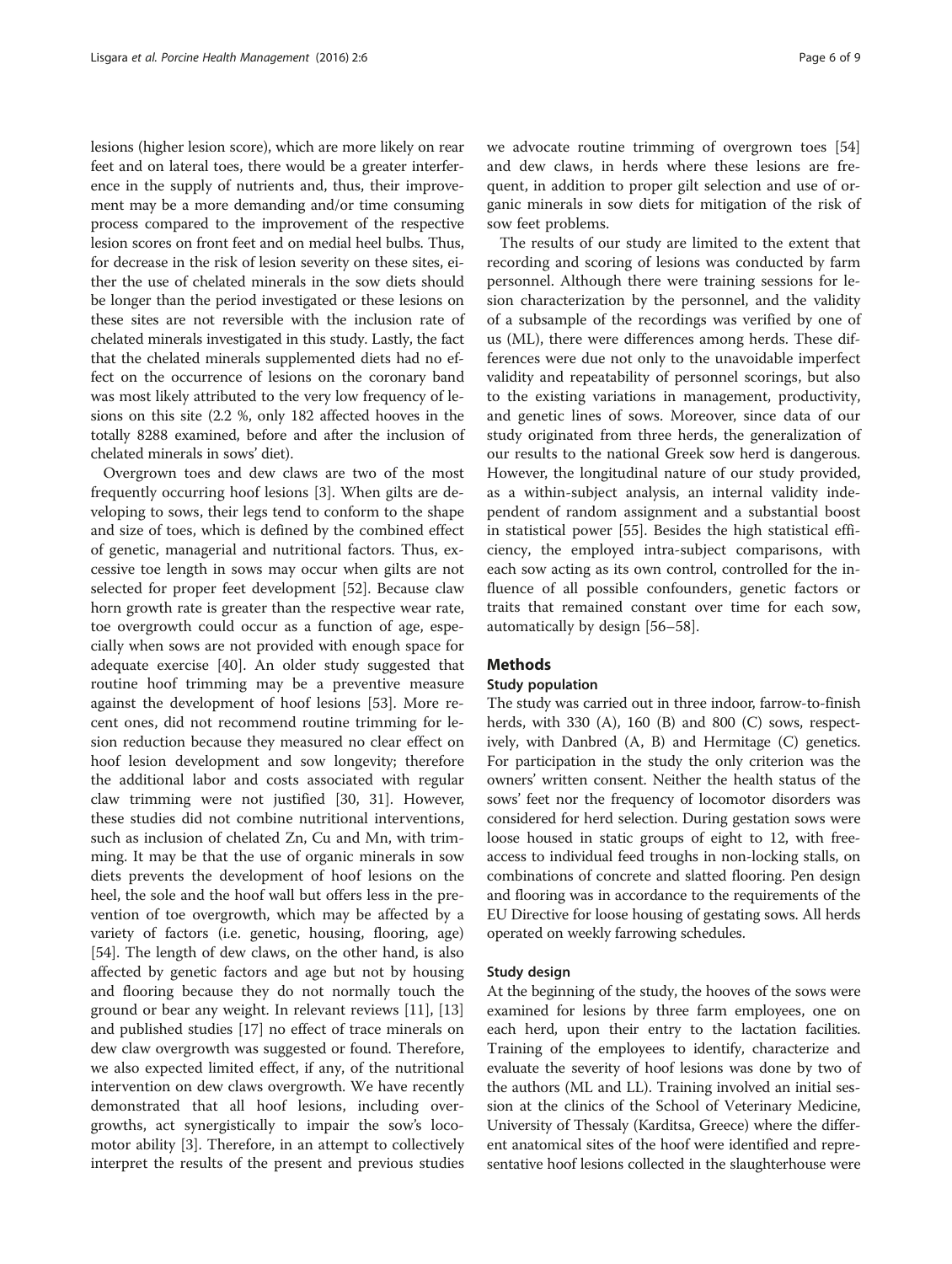characterized and scored. Afterwards, training on scoring hoof lesions was repeated on each farm and employees were provided with a collection of pictures and the video of the training material, for referencing. Each sow's data were recorded on specially developed paper data-capture forms. The primary author visited all farms once a month, collected the completed data-capture forms, and crosschecked the data by re-examining a random sample of 20 % of the sows with the responsible farm employee.

Until first scoring, sows were raised and fed throughout their life with diets containing only inorganic sources of minerals. The diets were in meal form and contained inorganic sources of Zn, Cu and Mn (125 mg/kg feed Zn from ZnO, 15 mg/kg Cu from  $CuSO<sub>4</sub>$  and 40 mg/kg Mn from MnO). Our nutritional intervention was the first occasion that the studied sows received a diet with an organic mineral source. Upon exit from the farrowing facilities the sows were offered gestation and later lactation diets in meal form supplemented with chelated trace minerals, from commercially available chelated mineral sources (Zinpro Performance Minerals®, Availa®Sow) as a partial substitution of their inorganic form (organic form of Zn 45 ppm, of Cu 14 ppm and of Mn 25 ppm of the total 125 ppm of Zn, 15 ppm of Cu and 40 ppm of Mn, respectively). From exit from the farrowing facilities until service, sows were offered a total of 4.0-4.5 kg daily of gestation feed. Thereafter, the daily amount of feed was 2.6-2.8 kg until 90 days and 3.2-3.5 kg from day 91 to 107 of gestation. The feed contained 12.6-12.8 MJ metabolizable energy (ME), 14.0-14.4 % crude protein, 6.2-6.4 g of digestible lysine, 15000 IU of vitamin A, 130 mg of vitamin E, 8.2-8.5 g of calcium (Ca), 5.2-5.5 g of phosphorus  $(P)$ and 0.45 mg of biotin per kg and was given either in one meal at 0700 h (Herd B and C) or split in half and offered in two meals at 0700 and 1600 h (Herd A). One week before the expected farrowing, sows were transferred to the lactation facilities where they were restricted fed until five days after farrowing and then were offered ad libitum typical lactation diets containing 13.5 MJ ME/kg dry matter and 16.5-17.0 % crude protein, 7.5-7.7 g of digestible lysine, 17000 IU of vitamin A, 180 mg of vitamin E, 8.9-9.2 g of Ca, 5.7-6.0 g of P and 0.45 mg of biotin. The re-evaluation of the sows' hoof lesions was carried out after one or two gestations on diets supplemented with the organic trace minerals. For almost one third of the sows, re-scoring was performed at the first farrowing after the nutritional intervention, because they were not on farm for the second farrowing, whereas for the remaining sows re-scoring was conducted during the second farrowing after diet supplementation with chelated minerals.

The scoring system for hoof lesions applied in this study has been previously described in detail [[3](#page-7-0)]. Briefly, for each hoof, five anatomical sites were examined: the heel (soft keratinized epidermis on the ventral surface of the hoof towards the caudal end), the sole (hard keratinized epidermis cranial to the heel on the ventral surface of the hoof, including the junction between heel and sole), the white line (junction between sole and wall), the wall (hard keratinized epidermis on the dorsal surface of the hoof) and the coronary band. All hooves were examined for the presence of cracks, erosions, ulcers, bruises, separation along the white line and hyper-keratinization and the respective anatomical sites were scored in a severity scale ranging from 0 to 2, where score 0 was given to hoof sites with no lesions or very small superficial ones. For the sole, score 1 was given to hooves with erosions and/or superficial heel-sole separation and 2 to hooves with ulcers and/ or severe heel-sole separation. For the heel, score 1 was given to hooves with hyper-keratinization and erosions and 2 to hooves with hyper-keratinization and ulcers. For the white line score 1 was assigned to hooves with superficial separation and 2 to hooves with deep separation. For the wall, the score was 1 when cracks often accompanied by bruises were observed and 2 when deep cracks were noted. For toe and dew claw length, score 0 was assigned to toes and dew claws with normal length, score 1 to extended toes and dew claws touching the floor when the animal was standing and score 2 to overgrown and twisted or cracked toes and overgrown and twisted or crushed dew claws. For the coronary band the score ranged from 0 to 1  $(0 = no$  lesions,  $1 =$  lesions of any kind, edema, hemorrhage and/or necrosis).

#### Statistical analysis

All statistical analyses were performed using Stata 13.1 (Stata Statistical Software. College Station, TX) and evaluated for significance at the 5 % level. The total score for the four feet for each anatomical site considered was obtained by adding the respective scores of each of the five hoof sites, toes and dew claws. Therefore, for all anatomical sites except the coronary band, the total score for the four feet could range from 0 to 16; for the coronary band, the total score varied between 0 and 8. Comparison of the proportion of sows with the same or lower total lesion score for each hoof site with the proportion of sows with higher score, before and after one or two gestations on diets supplemented with the organic trace minerals was performed by Mc Nemar's  $\chi^2$  test for symmetry.

The possible effect of the dietary intervention with organic trace minerals on the severity of lesions on each hoof site considered, was estimated in seven mixedeffect, either ordinal (for all hoof sites except for the coronary band) or binary (for the coronary band), logistic regression models in GLAMM [\[59\]](#page--1-0). These models included the score of the anatomical site considered as the dependent variable and the dietary status (before or after the supplementation of the diet with organic trace minerals), the foot (front or rear), the toe (medial or lateral),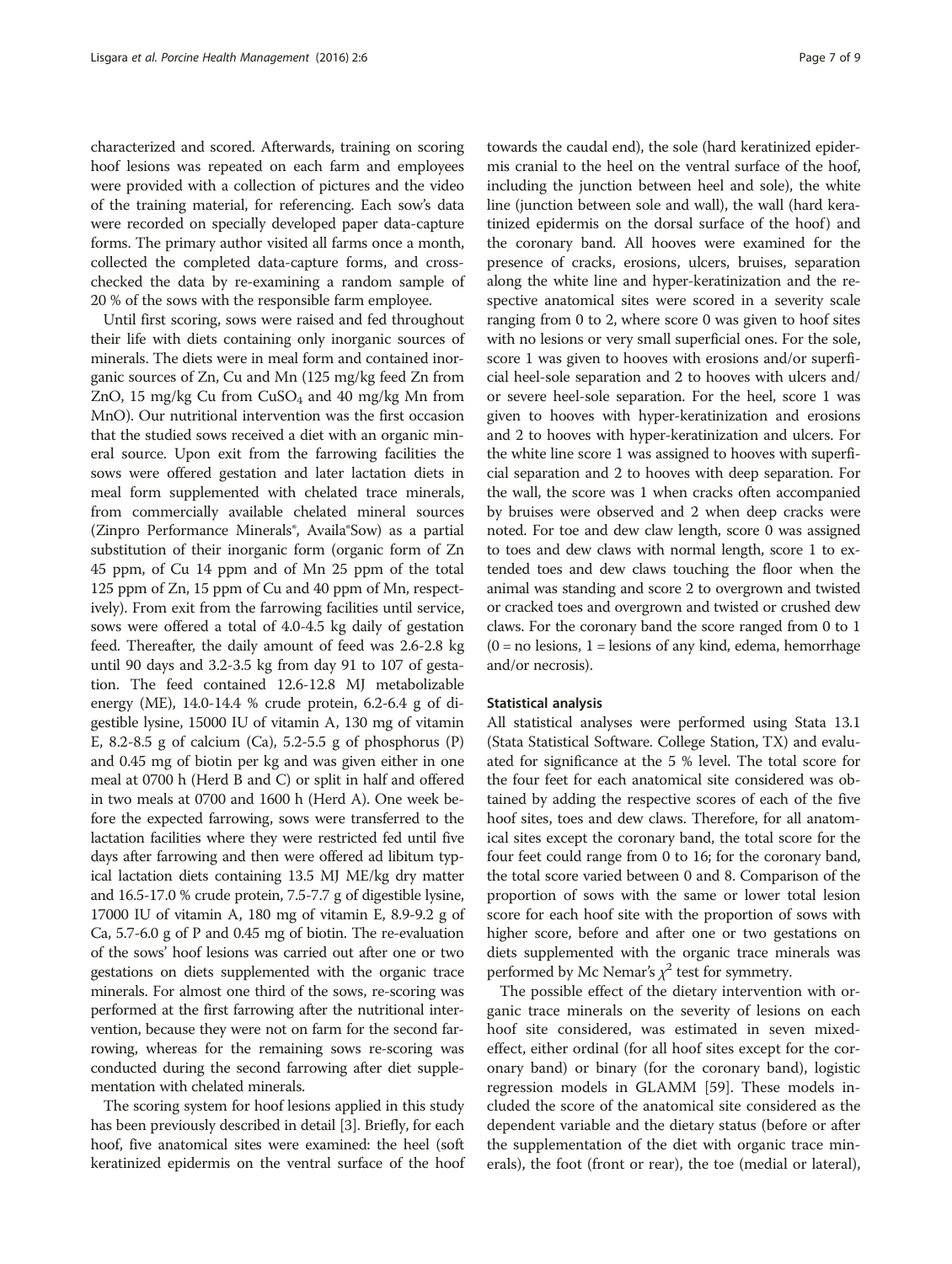<span id="page-7-0"></span>the sow's parity and the farm of sow's origin as the independent variables. The latter two variables were forced in the models in order to control for their likely confounding effects. Furthermore, these models included a random-effect term for sow, a random-effect term for foot nested within sow and a random-effect term for toe nested within foot in order to account for the hierarchical structure of multiple measurements and repeated scoring on the same animal, foot and toe. The proportional odds assumption for the fitted ordinal regression models was verified graphically, by assessing the plots of the resulting empirical cumulative logit functions of each of the dependent variables considered. After initial fit of the models to the data all possible two-way interactions between the fixed effects for diet, foot and toe were created, were then offered one-by-one to the initial models and evaluated for significance at the 5 % level. The final models contained the fixed-effects for diet, foot and toe, the significant two-way interactions between the fixed effects and the random-effects.

#### Ethics

This study was conducted in farms that complied with the current laws concerning the protection of animals kept for farming in the European Union [[60\]](#page--1-0). Approval of the study protocol by an animal care committee was not required because taking part in the study was in no way painful or invasive for the animals.

#### Competing interests

The authors have no financial or personal relationship with people or organizations that could inappropriately influence or bias the content of this paper.

#### Authors' contributions

ML trained the employees, visited the farms and collected the data, performed the statistical analysis and drafted the manuscript. VS performed the statistical analysis together with the first author and assisted drafting the manuscript. LL designed the study, selected the herds participated in the study, assisted with the employees' training and critically revised the manuscript. All authors read and approved the final manuscript.

#### Acknowledgments

This work was financially supported by the European Regional Development fund and the Greek Ministry of Education and Religious Affairs (action SYNERGASIA 2011).

#### Received: 3 September 2015 Accepted: 7 December 2015 Published online: 10 February 2016

#### References

- 1. Anil SS, Anil L, Deen J, Baidoo SK, Walker RD. Factors associated with claw lesions in gestating sows. J Swine Health Prod. 2007;15:78–83.
- 2. Enokida M, Sasaki Y, Hoshino Y, Saito H, Koketsu Y. Claw lesions in lactating sows on commercial farms were associated with postural behavior but not with suboptimal reproductive performance or culling risk. Livest Sci. 2011;136(2-3):256–61.
- Lisgara M, Skampardonis V, Kouroupides S, Leontides L. Hoof lesions and lameness in sows in three Greek swine herds. J Swine Health Prod. 2015;23(5):244–51.
- 4. Anil SS, Anil L, Deen J. Evaluation of patterns of removal and associations among culling because of lameness and sow productivity traits in swine breeding herds. J Am Vet Med Assoc. 2005;226:956–61.
- 5. Jensen TB, Toft N. Causes of and predisposing risk factors for leg disorders in growing-finishing pigs. CAB Rev. 2009;4:1–8.
- 6. Fitzgerald RF, Stalder KJ, Karriker LA, Sadler LJ, Hill HT, Kaisand J, et al. The effect of hoof abnormalities on sow behavior and performance. Livest Sci. 2012;145:230–8.
- 7. Pluym LM, Van Nuffel A, Van Weyenberg S, Maes D. Prevalence of lameness and claw lesions during different stages in the reproductive cycle of sows and the impact on reproduction results. Animal. 2013;7(7):1174–81.
- 8. Welfare Quality ®. Welfare Quality Assessment Protocol for Pigs (sows and piglets, growing and finishing pigs). The Netherlands: Welfare Quality Consortium, Lelystad; 2009. p. 122.
- 9. Lynch PB, Boyle L, Leonard F, Tenergy A, Brophy P. Studies on housing of pregnant sows in groups and individually. Report Project No. 4563. Dublin: Teagasc; 2000. p. 6–9.
- 10. Kroneman A, Vellenga L, Vermeer HM. Field research on veterinary problems in group-housed sows-a survey of lameness. J Vet Med. 1993;A40:704–12.
- 11. Tomlinson DJ, Mülling CH, Fakler TM. Invited review: formation of keratins in the bovine claw: roles of hormones, minerals, and vitamins in functional claw integrity. J Dairy Sci. 2004;87:797–809.
- 12. Mülling C, Bragulla H, Reese S, Budras KD, Steinberg W. How structures in bovine hoof epidermis are influenced by nutritional factors. Anat Histol Embryol. 1999;28:103–8.
- 13. Van Riet MMJ, Millet S, Aluwé M, Janssens GPJ. Impact of nutrition on lameness and claw health in sows. Livest Sci. 2013;156(1-3):24–35.
- 14. Mülling C. The use of nutritional factors in prevention of claw diseases-Biotin as an example for nutritional influences on formation and quality of hoof horn. In: CM Mortellaro, L De Vecchis and A. Brizzi editors. 11th International Symposium on Disorders of the Ruminant Digit. Parma, Italy: Organizing Secretariat, New Team; 2000. p. 78-80.
- 15. Cousins RJ. Zinc. In: Ziegler EE, Filer LJ, editors. Present Knowledge in Nutrition. 7th ed. Washington, DC: ILSI Press; 1996. p. 293–306.
- 16. Ballantine HT, Socha MT, Tomlinson DJ, Johnson AB, Fielding AS, Shearer JK, et al. Effects of feeding complexed zinc, manganese, copper and cobalt to late gestation and lactating dairy cows on claw integrity, reproduction and lactation performance. Prof Anim Sci. 2002;18:211–8.
- 17. Anil SS. Epidemiology of lameness in breeding female pigs. Thesis PhD. Minnesota, USA: The University of Minnesota; 2011.
- 18. Miles RD, Henrytles PR, Enry PERH, Minerais-traço BRDOS. Relative trace mineral bioavailability. Ciênc Anim Bras. 2000;1(2):3–93.
- 19. Peters JC. Evaluating the efficacy of dietary organic and inorganic trace minerals in reproducing female pigs on reproductive performance and body mineral composition. Thesis PhD. USA: The Ohio State University; 2006.
- 20. Gerber PJ, Steinfeld H. Worldwide growth of animal production and environmental consequences. In: Schlege lP, Durosoy S, Jongbloed A, editors. Trace Elements in Animal Production Systems. The Netherlands: Wageningen Academic Publishers; 2008. p. 21–32.
- 21. EC. "Commission Regulation No 1881/2006 of 19 December 2006 setting maximum levels for certain contaminants in foodstuffs." J Eur Commission OJ, L364/5, 20.
- 22. Peters JC, Mahan DC. Effects of dietary organic and inorganic trace mineral levels on sow reproductive performances and daily mineral intakes over six parities. J Anim Sci. 2008;86:2247–60.
- 23. Peters JC, Mahan DC, Wiseman TG, Fastinger ND. Effect of dietary organic and inorganic micromineral source and level on sow body, liver, colostrum, mature milk, and progeny mineral compositions over six parities. J Anim Sci. 2010;88(2):626–37.
- 24. NRC. Nutrient Requirements of Swine. 10 revth ed. Washington, DC: National Academies Press; 1998.
- 25. Carter SDJ. Absorption of chelated minerals, Thesis Master of Sciences. Texas, USA: Texas Tech University; 1996.
- 26. Power R, Horgan K. Biological chemistry and absorption of inorganic and organic trace minerals. In: Lyons TP, Jacques KA, editors. Biotechnology in the feed industry. Proceedings of Alltech's 16th Annual Symposium. Nottingham, UK: University Press; 2000. p. 277–92.
- 27. Brown TF, Zeringue LK. Laboratory evaluation of solubility and structural integrity of complexed and chelated trace mineral supplements. J Dairy Sci. 1994;77:181–9.